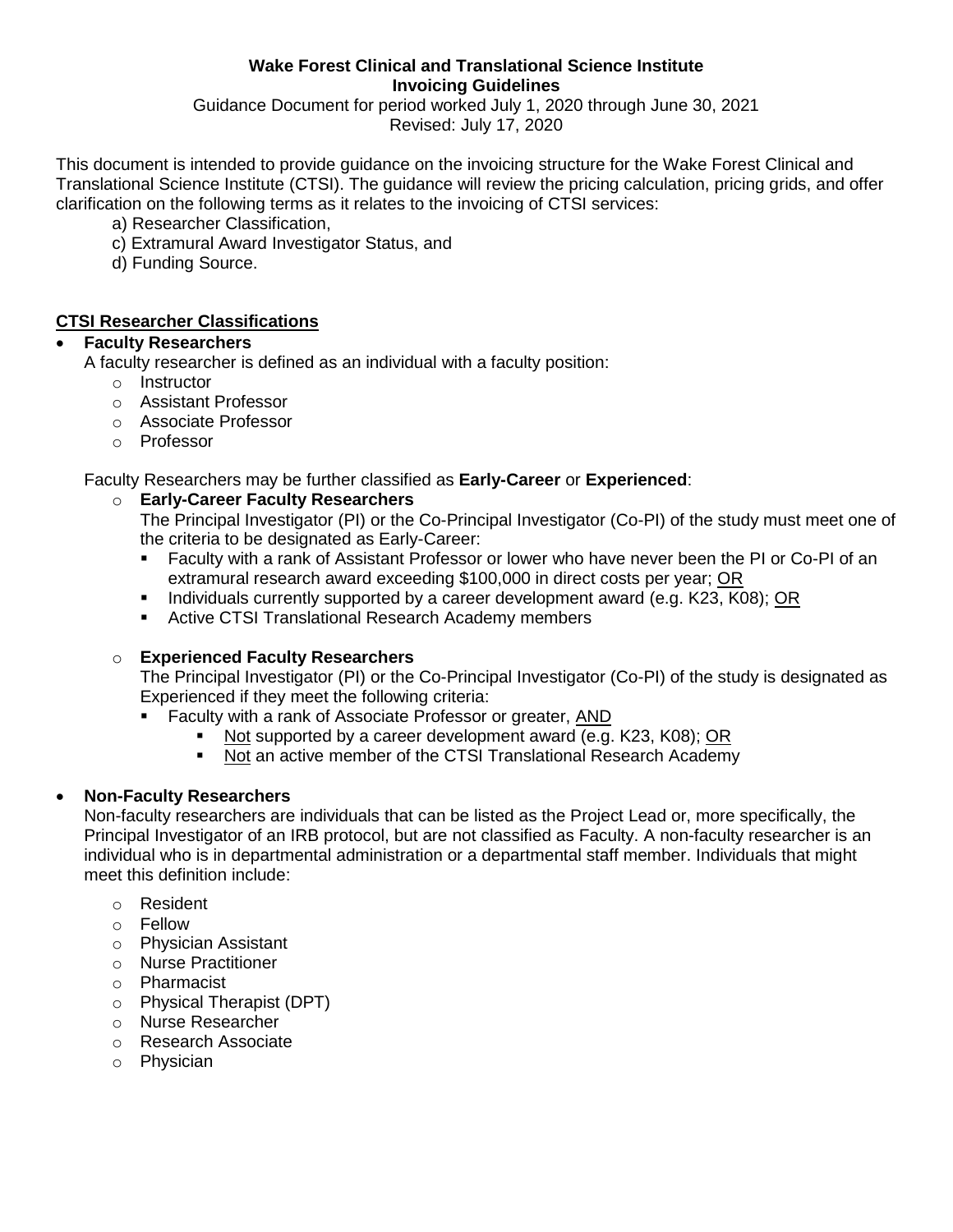## **Extramural Award Investigator Status**

### **Principal Investigator**

A Principal Investigator (PI) is defined as the individual who is designated as the lead researcher for a grant. This individual may be a Faculty Researcher or Non-Faculty Researcher, and is listed on the IRB protocol. This role is determined at the time of Notice of Award and IRB approval.

### **Co-Principal Investigator**

A Co-Principal Investigator (Co-PI) is defined as an individual who shares responsibility for the grant with the Principal Investigator. This individual may be a Faculty Researcher or Non-Faculty Researcher, and is listed on the IRB protocol. This role is determined at the time of Notice of Award and IRB approval.

### **Contact Principal Investigator**

A Contact Principal Investigator is responsible for communication between the PI/Co-PI and the funding source. This role is determined at the time of Notice of Award.

### **Funding Sources**

## **Federal/Foundation/Association**

Projects are investigator-initiated and may be funded by a for-profit, non-profit, state, or federal agency. Examples of funding sources include, but are not limited to:

- o Federal National Institute of Health (NIH), Department of Defense (DoD), PCORI
- o Foundation Anesthesia Patient Foundation, Burroughs Wellcome Fund, Whitehall Foundation, Michael J Fox Foundation
- o Association American Diabetes Association, American Heart Association, American Federation for Aging Research

### **Industry Supported**

Grants and contracts are supported, though the provision of funding, drug, or device, by industry and typically have set costs as agreed through budget negotiations. Examples of industry partners/collaborators include but are not limited to Pfizer, Gilead, and AstraZeneca.

#### **Institutional/Unfunded**

Grants are investigator-initiated and supported by institutional or departmental funding.

## **Institutionally-Supported Center Funded Pilot**

Request for Applications (RFAs) are released by Institutionally-Supported Research Centers and Institutes for response by Faculty. The RFAs have a target audience with specific parameters that would support the goals of the Center. Grant funding is supported by institutional or departmental funding through the Institutionally-Supported Research Center.

#### **CTSI Funded Pilot**

Request for Applications (RFAs) are released by the Wake Forest CTSI and funding is supported by the CTSA/NCATS grant. The RFAs have a target audience with specific parameters that would support a specific initiative.

## **Additional Guidance**

- Pricing is calculated per project, based on the Principal Investigator or Co-Principal Investigator's researcher classification and source of funding.
- Pricing will be updated each fiscal year, which is defined as the period of July 1 through June 30.
- Rates will no longer be grandfathered based on a previous year's rates.
	- It is encouraged to include a small amount of inflation in the budget to account for a possible increase in service costs each year.
- The Principal Investigator (Co-Principal Investigator, if applicable) is confirmed at the time of the Notice of Award and cannot be amended unless also amended with the extramural funding source and in the IRB protocol.